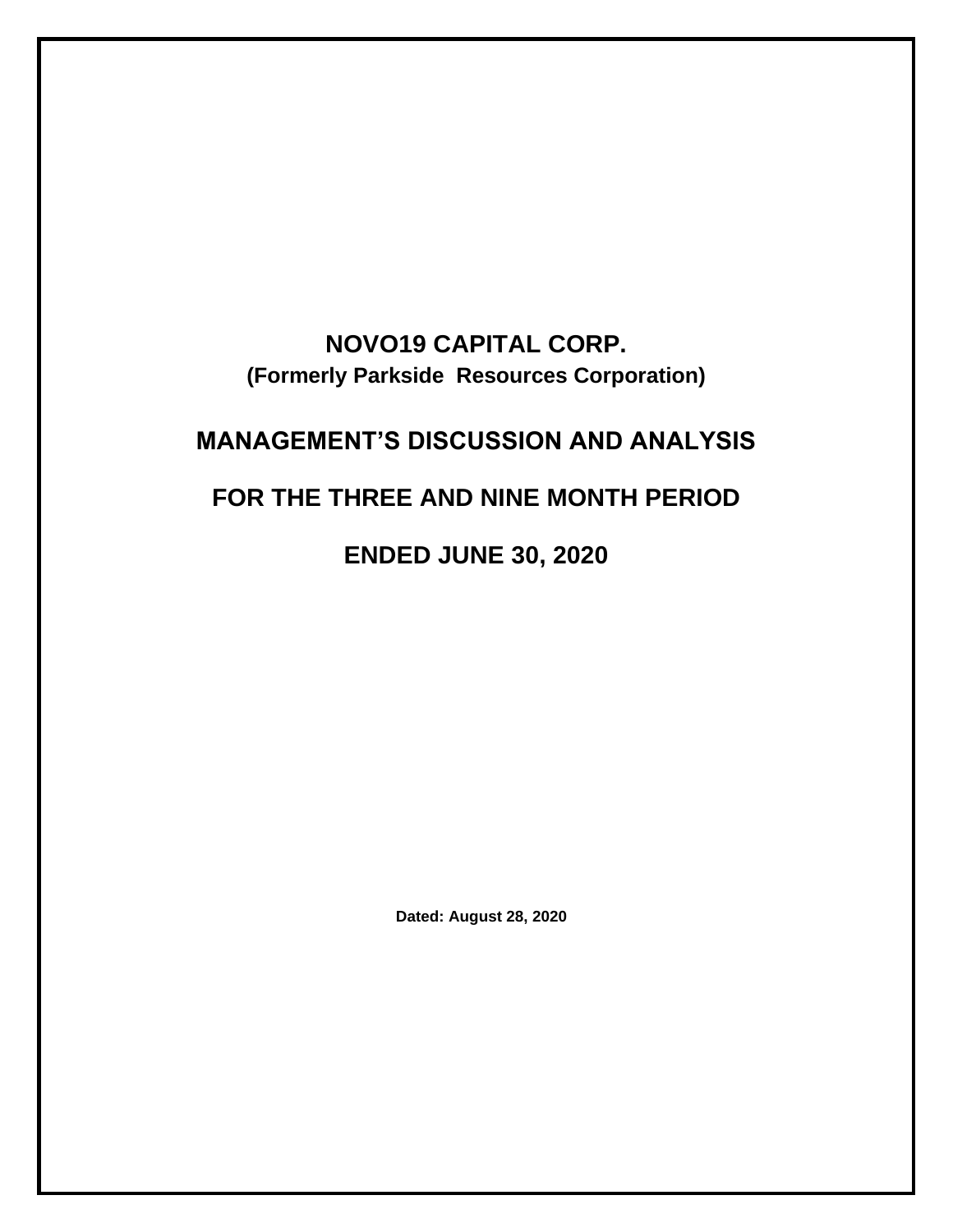## **Introduction**

The following management's discussion and analysis ("MD&A") of the financial condition and results of the operations of Novo19 Capital Corp. (formerly Parkside Resources Corporation) ("Novo19 " or the "Company") constitutes management's review of the factors that affected the Company's financial and operating performance for the nine month periods ended June 30, 2020 and 2019. This MD&A was written to comply with the requirements of National Instrument 51-102 – Continuous Disclosure Obligations. This discussion should be read in conjunction with the audited annual financial statements of the Company for the year ended September 30, 2019, together with the notes thereto. Results are reported in Canadian dollars, unless otherwise noted. The Company's financial statements and the financial information contained in this MD&A are prepared in accordance with International Financial Reporting Standards ("IFRS") as issued by the International Accounting Standards Board ("IASB") and interpretations of the IFRS Interpretations Committee ("IFRIC").

For the purposes of preparing this MD&A, management, in conjunction with the Board of Directors, considers the materiality of information. Information is considered material if: (i) such information results in, or would reasonably be expected to result in, a significant change in the market price or value of Novo19 common shares; (ii) there is a substantial likelihood that a reasonable investor would consider it important in making an investment decision; or (iii) it would significantly alter the total mix of information available to investors. Management, in conjunction with the Board of Directors, evaluates materiality with reference to all relevant circumstances, including potential market sensitivity.

The June 30, 2020 interim condensed financial statements and management discussion & analysis were approved by the Audit Committee and Board of Directors on August 28, 2020.

Further information about the Company and its operations can be obtained from the offices of the Company or from **[www.sedar.com](http://www.sedar.com/)**.

#### **Description of Business**

#### **General**

The Company was incorporated on November 21, 2005 by Certificate of Incorporation and Notice of Articles pursuant to the provisions of the Business Corporations Act of the Province of British Columbia.

The registered and records office of the Company is located at 77 King Street West, TD Tower, Suite 700, Toronto, Ontario, M5K 1G8.

The Company has no subsidiaries or affiliates.

In the year ahead management will continue its search for an attractive acquisition target or merger in order to fulfill the goal of re-listing the company's shares on an appropriate exchange. While all sectors or industries are under consideration management has been looking at opportunities in the areas of e-sports, healthcare, technology and mining.

#### **History**

In March 2011 the Company entered into an option agreement to acquire a 60% interest in the Forester Lake Gold Property from Benton Resources Corp. ("BTC") based on making the following:

a) cash payments to BTC totaling \$50,000: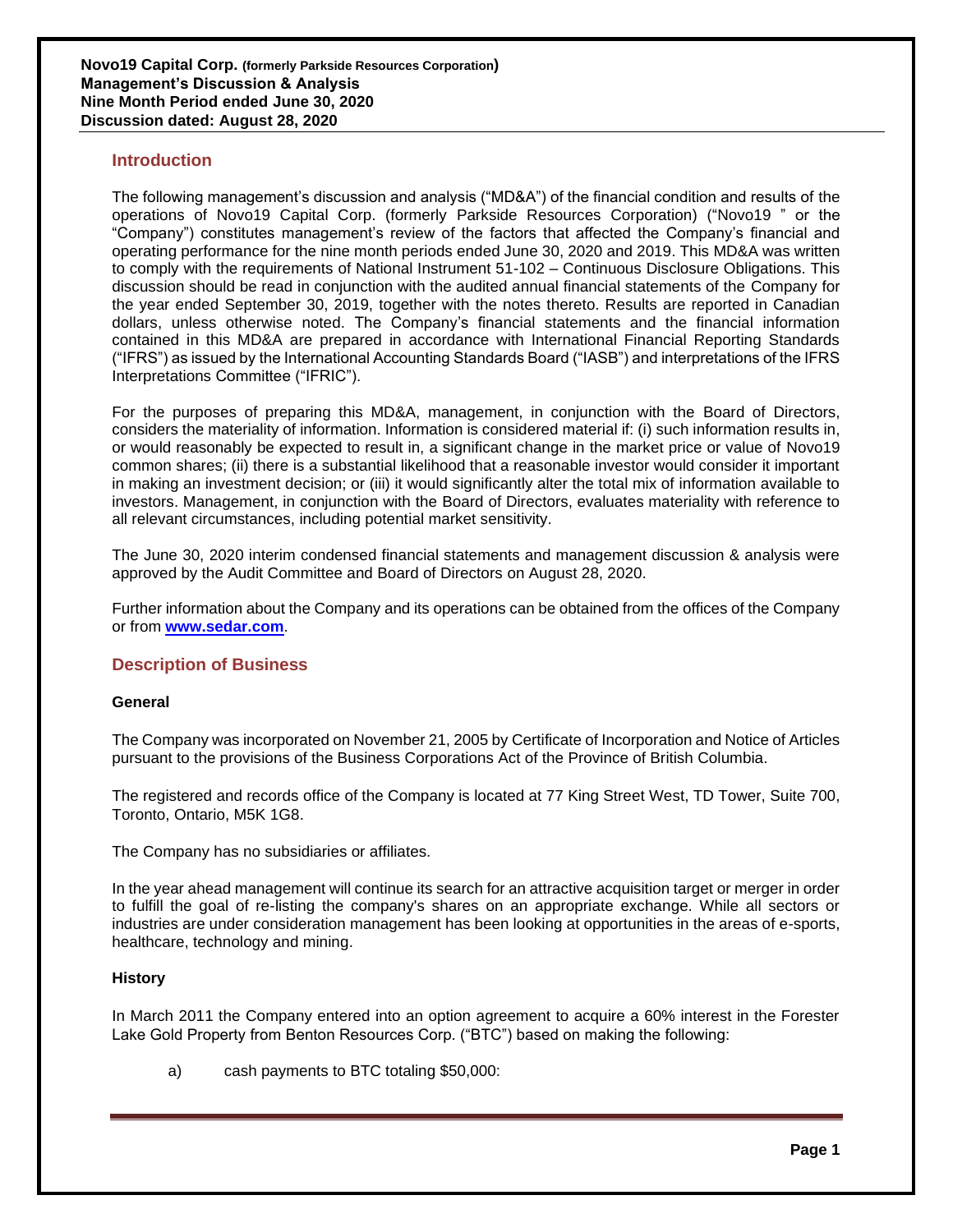- i) \$15,000 on closing of the option agreement (paid March 2011);
- ii) \$15,000 on the first anniversary of the option agreement (paid March 2012), and;
- iii) \$20,000 on the second anniversary of the option agreement (paid June 2013).
- b) expending a minimum of \$300,000 in exploration expenditures on the property over three (3) years, with a minimum of \$100,000 in each twelve (12) month period following the option agreement.
- c) issuing a total of 1,000,000 common shares to BTC (issued in April 2011).

On June 20, 2013 the Company provided notice to BTC that it has fulfilled its obligations regarding the Forester Lake Gold Property and exercised the initial option to acquire an initial 60% interest in the property under the option and joint venture agreement dated March 7, 2011.

The Forester Lake Gold Property is located approximately 100km north of Pickle Lake, Ontario and roughly 35km southeast of Goldcorp's Musselwhite Gold Mine. It is positioned at the southeast extent of the North Caribou Greenstone Belt. According to BTC's website, this ground was acquired due to its location and geophysical similarities to the Musselwhite Gold mine. In addition, historic drilling intersected gold mineralization grading up to 16.2 g/t over 0.5m, 12.3 g/t over 1.5m and 13 g/t over 0.9m. In 2013 the Company completed a nine hole 1,200 metre drill program. All nine holes intersected anomalous gold mineralization with the most significant intervals being 4.49 grams per tonne (gpt) of Au (gpt Au) over 5.07 metres, including 7.67 gpt Au over 2.85 metres, and 24.93 gpt Au over 0.60 metres in Hole #8 (FOR-13-8) in "Area 1" of the drill program. The results received for this drill program on the Forester Lake Gold Property revealed the highest grade interval being 24.93 gpt Au over 0.60 metres and the widest interval being 5.07 metres grading 4.49 gpt Au. The value of the Property was subsequently written down to its nominal carrying value of \$1, a decision made by management at the time based on the requirement for additional capital to advance the property, and the Company`s inability at that time to raise any such capital.

# **Overall Performance**

#### **Corporate Events undertaken during the fiscal quarter ended June 30, 2020**

During the period management continued to actively source and seek strategic opportunities and acquisitions for the Company.

#### **Corporate Events undertaken during the fiscal quarter ended June 30, 2019**

During the quarter the Company continued to work on having the cease trade order against the Company lifted and was successful in doing so after the quarter end.

#### **OVERALL PERFORMANCE**

During the nine month period ended June 30, 2020 the Company incurred a loss of \$17,248 (2019 - \$69,601) and loss per share of \$0.001 (2019 - \$0.001).

The Company did not earn any revenue during the period.

Total assets as of June 30, 2020 is \$28,039 compared to \$18,189 as at June 30, 2019. This increase is mostly due to increase in cash \$15,670 (2019 - \$8,756) and increase in HST refunds receivable \$12,368 (2019 - \$9,432).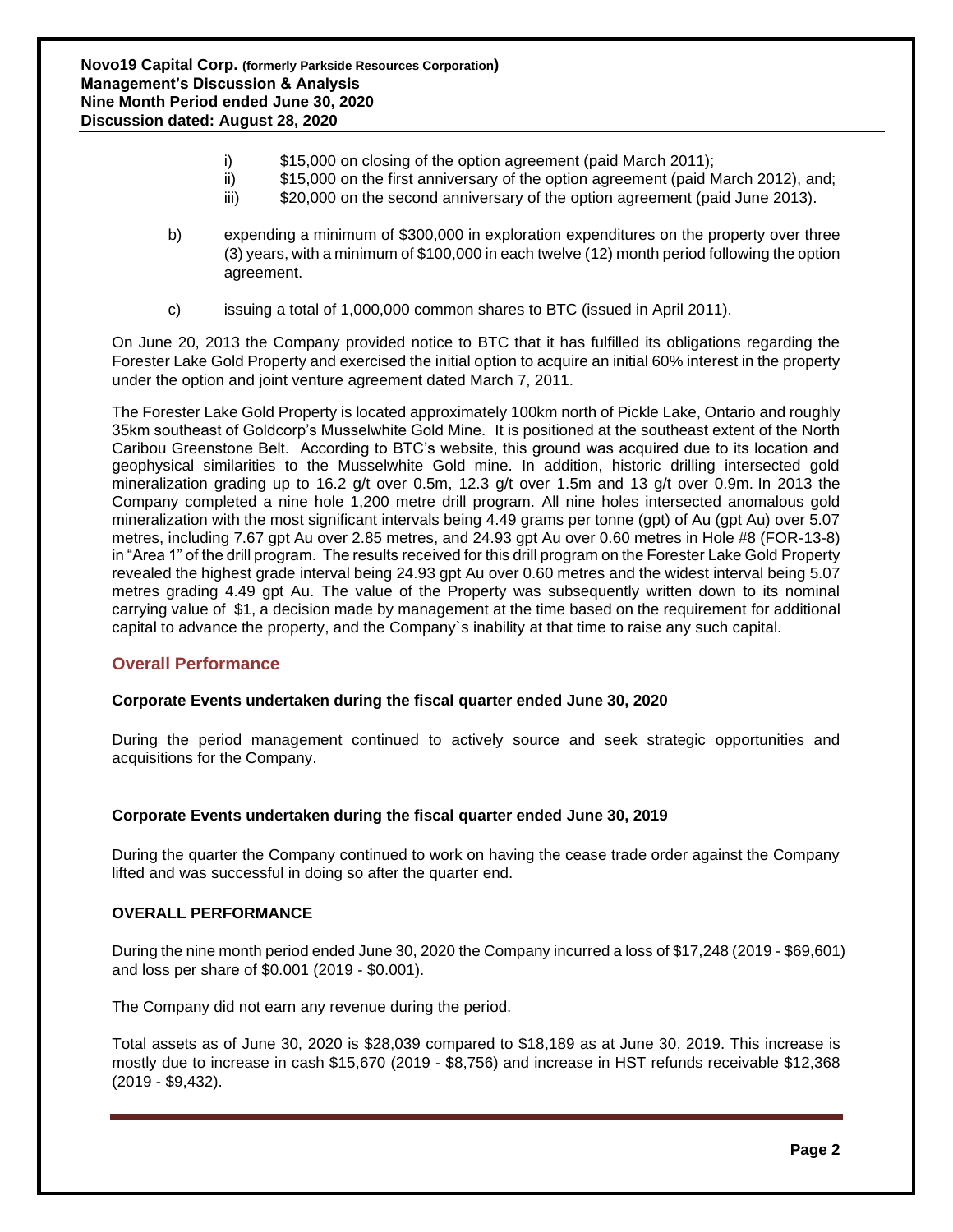Liabilities totaled \$65,465 up from \$55,058 on June 30, 2019. This increase was mostly due to professional fees incurred for accounting and legal fees during this period.

Shareholders' deficiency as of June 30, 2020 is \$37,426 compare to shareholders' deficiency of \$36,869. This increase is again mostly attributable to increase in deficit due to losses incurred from operations.

Cash flow used by operating activities during the nine month period ended June 30, 2020 was \$20,573  $(2019 - $51,244)$ .

| the<br>For<br>quarter<br>ended                                                 | June<br>30,<br>2020  | Mar.<br>31,<br>2020 | Dec.31<br>, 2019 | Sept.<br>30,<br>2019 | Jun 30,<br>2019 | Mar.31<br>, 2019 | <b>Dec</b><br>31,<br>2018 | Sept.<br>30,<br>2018 |
|--------------------------------------------------------------------------------|----------------------|---------------------|------------------|----------------------|-----------------|------------------|---------------------------|----------------------|
| Revenue                                                                        | \$<br>$\blacksquare$ | \$<br>۰             | \$<br>Ξ.         | \$<br>۰.             | \$<br>۰         | \$<br>٠          | \$                        | \$                   |
| <b>Net</b><br>income<br>(loss)<br>and<br>comprehensi<br>income<br>ve<br>(loss) | (3,748)              | (7, 476)            | (6,024)          | (13,309)             | (61,070)        | (5,031)          | (3,500)                   | 116,869              |
| <b>Net</b><br>income<br>(loss)<br>per<br>share – basic<br>and diluted          | (0.00)               | (0.001)             | (0.00)           | (0.001)              | (0.001)         | (0.00)           | (0.00)                    | 0.004                |
| <b>Total Assets</b>                                                            | 28,039               | 35,197              | 13,953           | 17,001               | 18,189          | 39,387           | 3,687                     | 3,687                |

#### **Summary of Quarterly Results: (Canadian \$)**

**Note: The Company did not file quarterly financial statements for the year ended 2018 as it was inactive.**

# **Discussion of Operations**

## **Results of Operations for the Three Months Ended June 30, 2020 Compared to the Three Months Ended June 30, 2019.**

#### **Net Loss**

The Company had net loss of \$3,748 for the quarter ended June 30, 2020 (2019: Loss of \$61,070). The significant expense amounts were: Professional fees expenses of \$3,148 (2019: \$43,910); Office and general expenses of \$nil (2019 - \$1,452), Shareholder services of \$600 (2019: \$nil) and Regulatory fees of \$nil (2019 - \$15,708).

The Company did not earn any revenues during the none month period ended June 30, 2020.

# **Liquidity and Capital Resources**

The activities of the Company, principally the acquisition and exploration of properties prospective for minerals, are financed through the completion of equity transactions such as equity offerings and the exercise of stock options and warrants. There is no assurance that future equity capital will be available to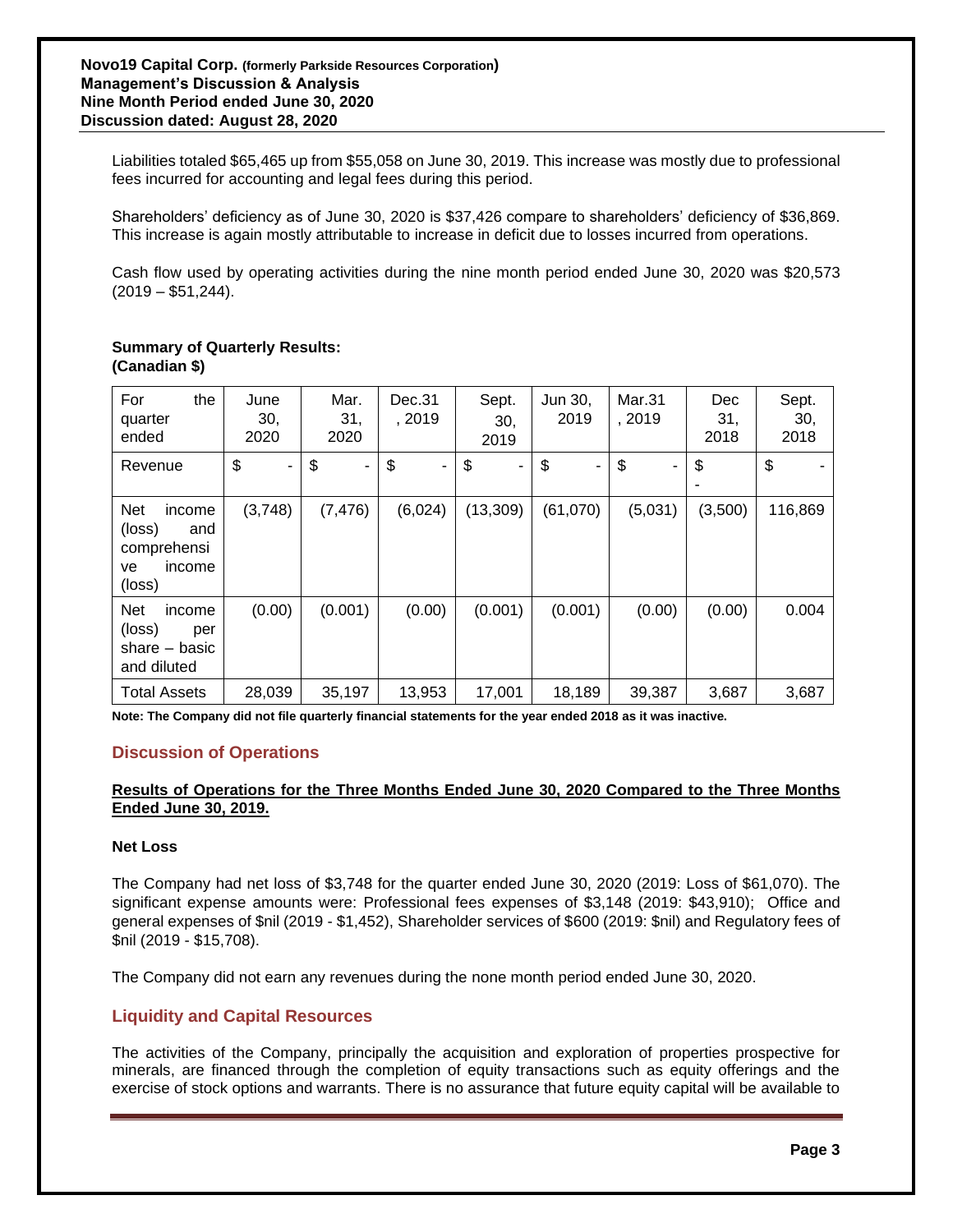the Company in the amounts or at the times desired by the Company or on terms that are acceptable to it, if at all. See "Risk Factors" below.

The Company has no operating revenues and therefore must utilize its current cash reserves, funds obtained from the exercise of warrants and stock options and other financing transactions to maintain its capacity to meet ongoing operating activities. As of June 30, 2020, the Company had 13,505,335 post consolidation common shares issued and outstanding, no warrants or stock options outstanding. During the previous fiscal year ended September 30, 2019 the Company had a stock consolidation on the basis on 1 post-consolidation common share for every 10 pre-consolidation common shares outstanding.

At June 30, 2020, the Company had cash of \$15,670 (2019 - \$8,756), and HST receivable of \$12,368 (2019: \$9,432). Amounts payable and other liabilities increased to \$65,465 at June 30, 2020, compared to \$55,058 at June 30, 2019. The Company's cash as of June 30, 2020, is not sufficient to pay these liabilities.

Total assets as of June 30, 2020 were \$28,039, up from \$18,189 as of June 30, 2019, reflecting an increase in the amount of cash and HST receivable.

Liabilities as of June 30, 2020 is \$65,465 increase from \$55,058 from June 30, 2019. This increase is due to professional fees incurred for accounting and legal fees during the period.

Shareholders' deficiency as of June 30, 2020 was \$37,426, up slightly from shareholders' deficiency of \$36,869 as of June 30, 2019 representing loss from operations.

Cash flow used in operating activities during the nine month period ended June 30, 2020 was \$20,573 (2019 - \$51,244) Cash flow used in investing activities was \$Nil (2019: -\$Nil). Cash flow from financing activities was \$30,000 (2019: \$60,000).

The Company's liquidity risk from financial instruments is minimal as excess cash is held in current bank accounts.

The Company has no source of revenue and does not have sufficient cash resources to meet its administrative overhead or maintain its mineral investments. In order to meet future expenditures and cover administrative and exploration costs beyond that point, the Company will need to raise additional financing. There can be no assurance that adequate funding will be available in the future, or under terms favourable to the Company. See "Risk Factors" below.

# **Mineral Exploration Properties**

The Company's exploration activities are at an early stage, and it has not yet been determined whether its properties contain an economic mineral reserve. There are no known deposits of minerals on the Company's mineral exploration property and any activities of the Company thereon will constitute exploratory searches for minerals. See "Risk Factors" below.

#### **Forester Lake Gold Property**

All exploration activities on the Forester Lake gold property have been postponed due to adverse market conditions and the financial position of the Company. Future exploration activity will be dependent upon successfully raising exploration and working capital on an ongoing basis.

# **Environmental Liabilities**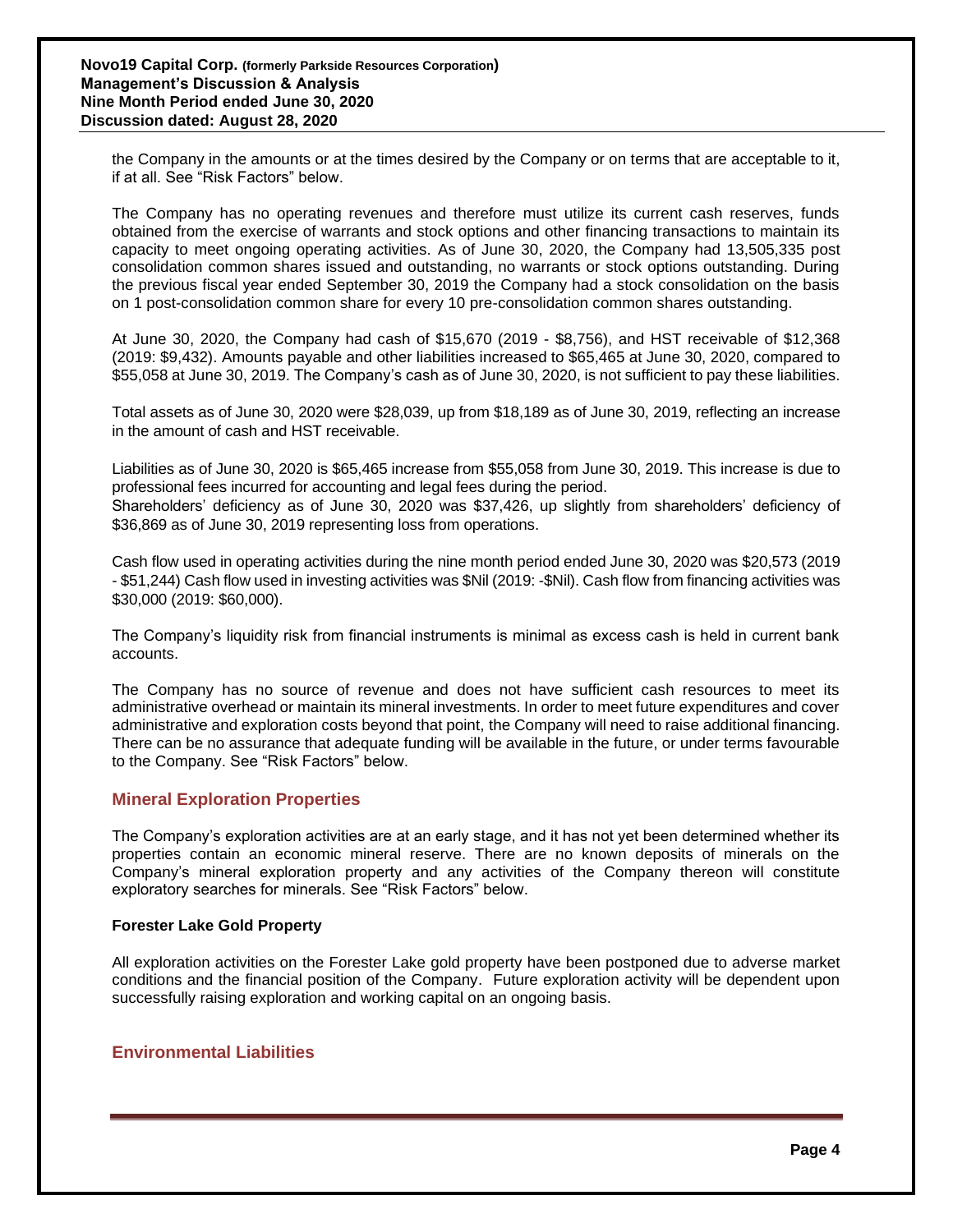The Company is not aware of any environmental liabilities or obligations associated with its mining interests. The Company is conducting its operations in a manner that is consistent with governing environmental legislation in all material respects.

# **Off-Balance-Sheet Arrangements**

As of the date of this filing, the Company does not have any off-balance-sheet arrangements that have, or are reasonably likely to have, a current or future effect on the financial performance or financial condition of the Company, including, and without limitation, such considerations as liquidity and capital resources.

## **Proposed Transactions**

The Company has no proposed transactions of a material nature being considered by the Company.

## **Disclosure of Internal Controls**

Management has established processes to provide them with sufficient knowledge to support representations that they have exercised reasonable diligence to ensure that (i) the audited financial statements do not contain any untrue statement of material fact or omit to state a material fact required to be stated or that is necessary to make a statement not misleading in light of the circumstances under which it is made, as of the date of and for the periods presented by the audited financial statements; and (ii) the audited financial statements fairly present in all material respects the financial condition, financial performance and cash flows of the Company, as of the date of and for the periods presented.

In contrast to the certificate required for non-venture issuers under National Instrument 52-109 Certification of Disclosure in Issuers' Annual and Interim Filings ("NI 52-109"), the Venture Issuer Basic Certificate filed by the Company does not include representations relating to the establishment and maintenance of disclosure controls and procedures ("DC&P") and internal control over financial reporting ("ICFR"), as defined in NI 52-109. In particular, the certifying officers filing such certificate are not making any representations relating to the establishment and maintenance of:

i) controls and other procedures designed to provide reasonable assurance that information required to be disclosed by the issuer in its annual filings, interim filings or other reports filed or submitted under securities legislation is recorded, processed, summarized and reported within the time periods specified in securities legislation; and

ii) a process to provide reasonable assurance regarding the reliability of financial reporting and the preparation of financial statements for external purposes in accordance with the issuer's generally accepted accounting principles (IFRS).

The Company's certifying officers are responsible for ensuring that processes are in place to provide them with sufficient knowledge to support the representations they are making in such certificate. Investors should be aware that inherent limitations on the ability of certifying officers of a venture issuer to design and implement on a cost effective basis DC&P and ICFR as defined in NI 52-109 may result in additional risks to the quality, reliability, transparency and timeliness of interim and annual filings and other reports provided under securities legislation.

# **Management of Capital**

The Company manages its capital with the following objectives:

• to ensure sufficient financial flexibility to achieve the ongoing business objectives including funding of future growth opportunities, and pursuit of accretive acquisitions; and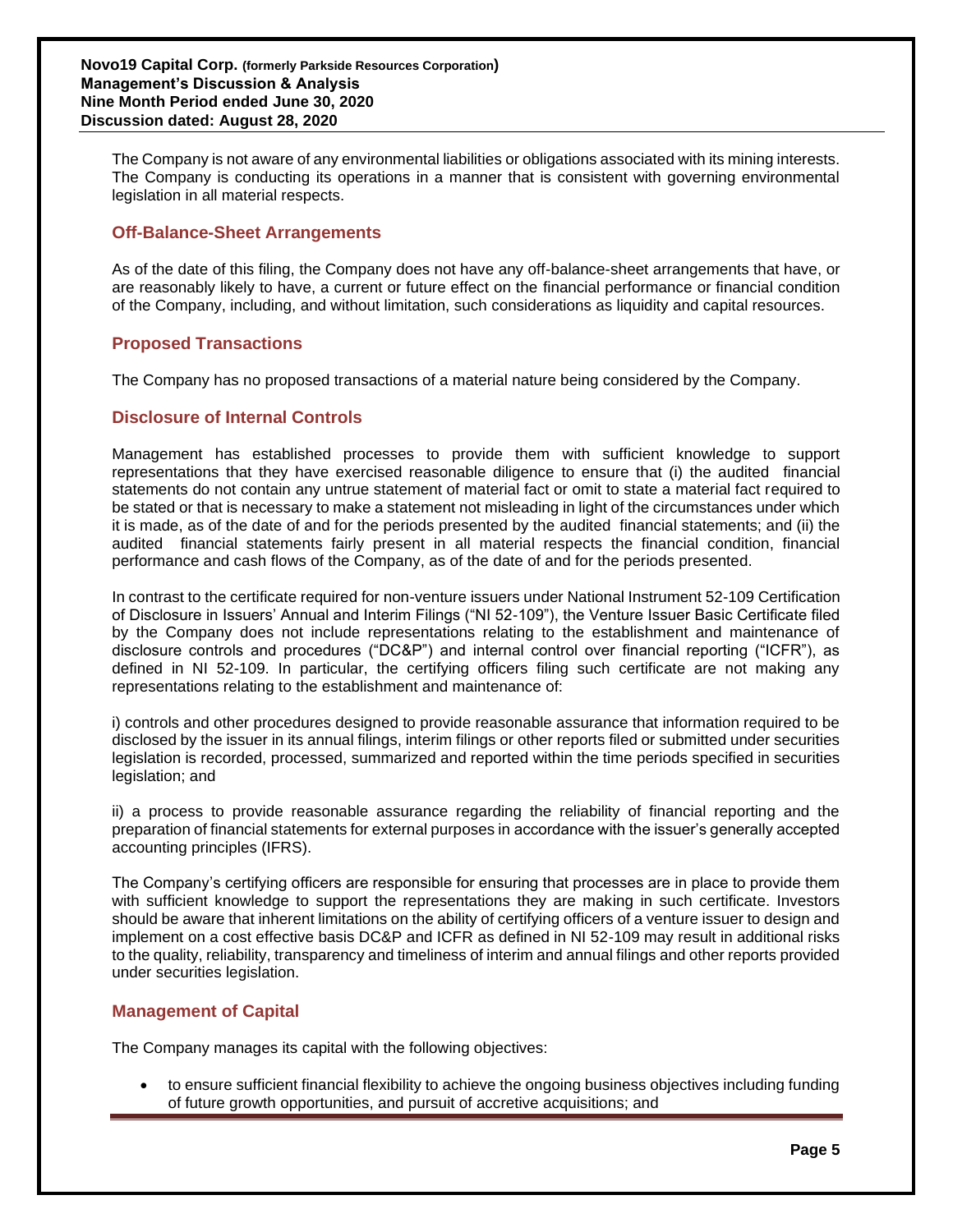• to maximize shareholder return.

The Company monitors its capital structure and makes adjustments according to market conditions in an effort to meet its objectives given the current outlook of the business and industry in general. The Company may manage its capital structure by issuing new shares, repurchasing outstanding shares, adjusting capital spending, or disposing of assets. The capital structure is reviewed by management and the Board of Directors on an ongoing basis.

The Company considers its capital to be equity, comprising share capital, warrants, other reserves and deficit, which at June 30, 2020, totaled (\$37,426) (June 30, 2019 – \$36,869).

The Company manages capital through its financial and operational forecasting processes. The Company reviews its working capital and forecasts its future cash flows based on operating expenditures, and other investing and financing activities. The forecast is updated based on activities related to its mineral properties. Selected information is provided to the Board of Directors. The Company's capital management objectives, policies and processes have remained unchanged during the period ended June 30, 2020. The Company is not subject to any external capital requirements.

## **New accounting policy adopted**

IFRS 9, Financial Instruments ("IFRS 9"): IFRS 9 was issued by the IASB in October 2010 and will replace IAS 39, Financial Instruments: Recognition and Measurement ("IAS 39"). IFRS 9 uses a single approach to determine whether a financial asset is measured at amortized cost or fair value, replacing the multiple rules in IAS 39. The approach in IFRS 9 is based on how an entity manages its financial instruments in the context of its business model and the contractual cash flow characteristics of the financial assets. Most of the requirements in IAS 39 for classification and measurement of financial liabilities were carried forward unchanged to IFRS 9. The new standard also requires a single impairment method to be used, replacing the multiple impairment methods in IAS 39. IFRS 9 is effective for annual periods beginning on or after January 1, 2018. Earlier adoption is permitted. The Company has adopted IFRS 9 effective for the fiscal year ended September 30, 2019 and has determined that other than terminology changes there was no impact on the Company with the adoption of IFRS 9.

IFRS 16 - Leases (IFRS 16), Leases was issued by the IASB in January 2016 and is effective for accounting periods beginning on or after 1 January 2019. The new standard will replace IAS 17 'Leases' and will eliminate the classification of leases as either operating leases or finance leases and, instead, introduce a single lessee accounting model. The Standard provides a single lessee accounting model, specifying how leases are recognized, measured, presented and disclosed. The Company has adopted IFRS 16 effective for the current fiscal year ended September 30, 2020 and has determined that there are no impact financially or operationally on the Company with the adoption of IFRS 16 as the Company currently has no leases.

#### **Recent accounting Pronouncements**

There are currently no new standards that are expected to have a material impact on the Company in the current period and fiscal year.

#### **Financial Instruments**

#### Fair Value of Financial Instruments

The Company is required to disclose information about the fair value of its financial assets and liabilities. Fair value estimates are made at the financial position reporting dates, based on relevant market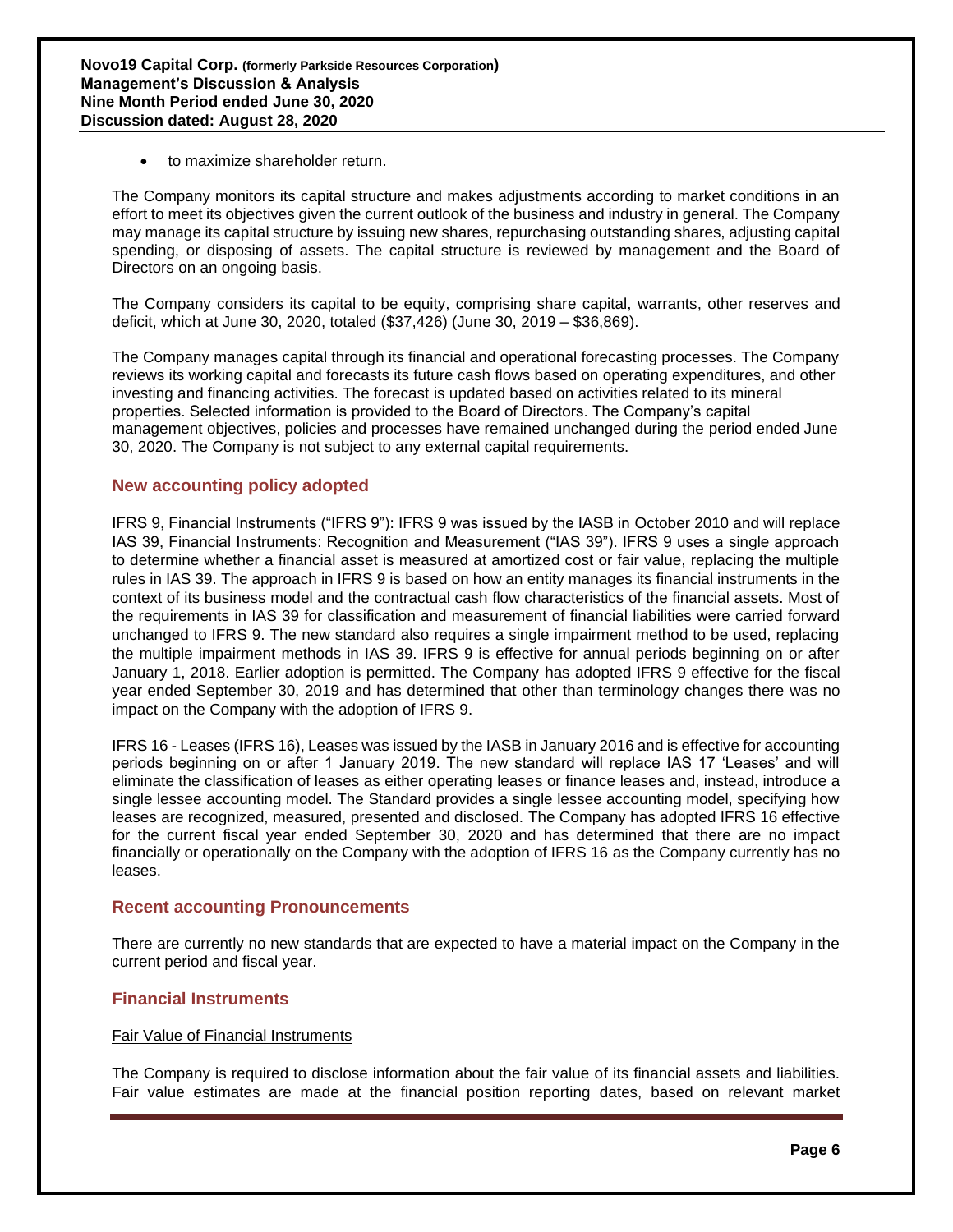information and information about the financial instrument. These estimates are subjective in nature and involve uncertainties in significant matters of judgment and therefore cannot be determined with precision. Changes in assumptions could significantly affect these estimates.

The Company's financial instruments recognized in the audited statement of financial position consist of cash, short-term investment and current liabilities. The fair value of these financial instruments approximate their carrying value due to the short maturity or current market rate associated with these instruments.

#### Risk and Uncertainty

The Board of Directors has overall responsibility for the establishment and oversight of the Company's risk management framework. The Board has implemented and monitors compliance with risk management policies. The Company's risk management policies are established to identify and analyze the risks faced by the Company, to set appropriate risk limits and controls and to monitor risks and adherence to market conditions in relation to the Company's activities.

Unless otherwise noted, it is management's opinion that the Company is not exposed to significant interest, currency, or credit risks arising from the financial instruments.

The Company's financial instruments are exposed to certain financial risks, including currency, credit, liquidity risk and interest rate risk.

#### *Currency Risk*

The Company is exposed to currency risk on financial instruments denominated in United States ("US") currency. Management actively monitors movements in foreign currency to mitigate exposure to significant foreign currency losses.

## *Credit Risk*

Credit risk is the risk of an unexpected loss if a customer or third party to a financial instrument fails to meet its contractual obligations. All of the Company's cash and short-term investment is held through a large Canadian financial institution with a high investment grade rating.

#### *Liquidity Risk*

Liquidity risk is the risk that the Company will not be able to meet its financial obligations as they become due. As at September 30, 2019, the Company's cash balance is \$6,243, which is not sufficient to meet current obligations. The Company continues to seek capital to fund working capital and its exploration and development projects. There is no assurance that additional funding will be available. Liquidity risk is therefore considered high.

#### *Interest Rate Risk*

The Company has no short-term investment balances and no interest-bearing debt at March 31, 2020. Cash and short-term investment are subject to floating interest rates. As such, the Company does not have significant interest rate risk.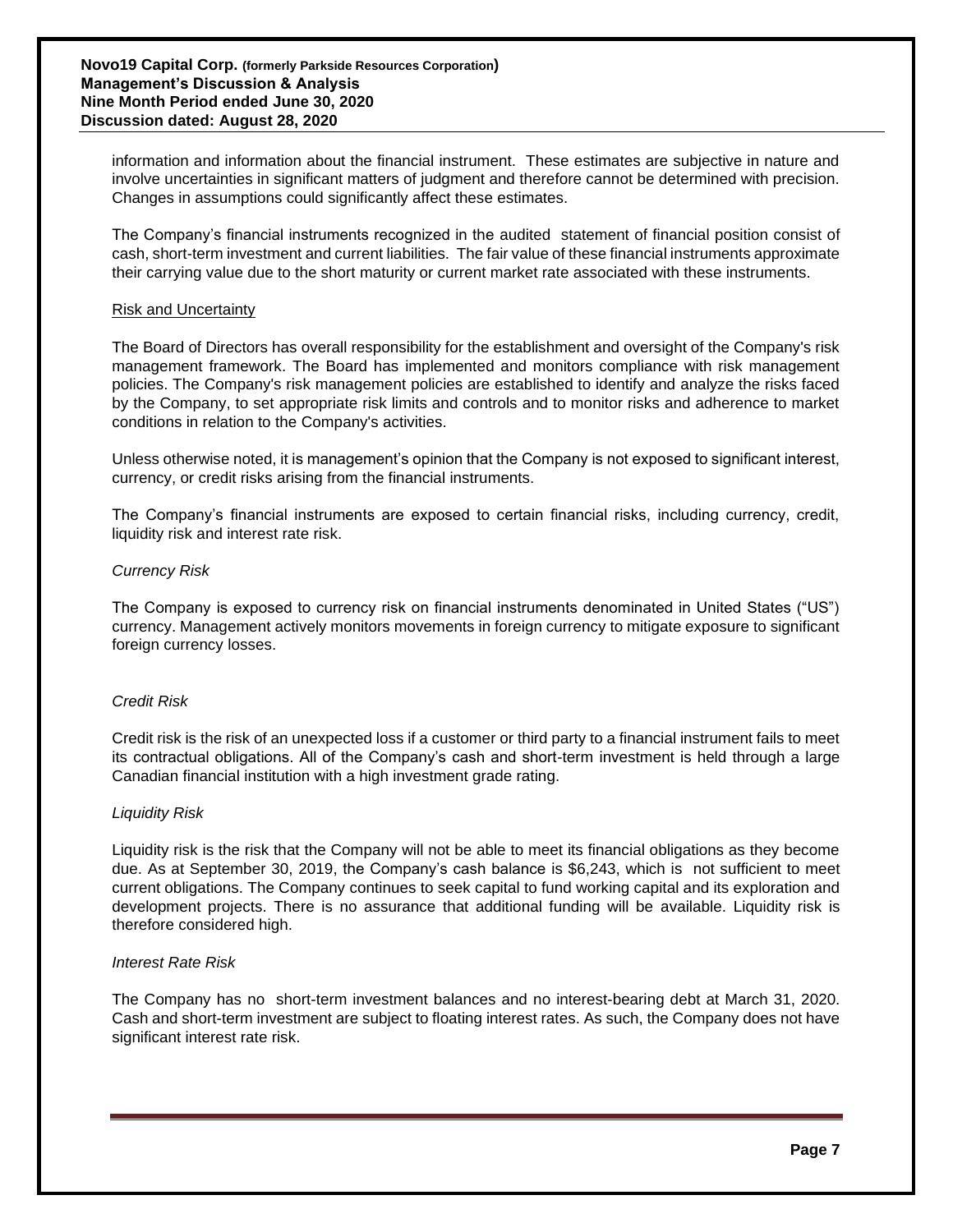Health Risk

Since December 31, 2019, the outbreak of the novel strain of coronavirus, specifically identified as "COVID19", has resulted in governments worldwide enacting emergency measures to combat the spread of the virus. These measures, which include the implementation of travel bans, self-imposed quarantine periods and physical distancing, have caused material disruption to businesses domestically as well as internationally resulting in an economic slowdown globally. Global equity markets have experienced significant volatility and weakness. Governments and central banks have reacted with significant monetary and fiscal interventions designed to stabilize economic conditions. The duration and impact of the COVID-19 outbreak is unknown at this time, as is the efficacy of the government and central bank interventions. It is not possible to reliably estimate the length and severity of these developments and the impact on the financial results and condition of the Corporation and its operations in future periods

# **Outlook**

The Company routinely evaluates various business development opportunities which could entail acquisitions and / or divestitures.

The Company continues to monitor its spending and will amend its plans and budgets based on exploration results and expectations of being able to obtain additional funds as and when required.

# **Transactions with Related Parties**

The Company had the following related party transactions during the period:

(i) During the quarter ended March 31, 2020 management fees of \$nil (2019 - \$nil) were paid.

(ii) To the knowledge of the directors and officers of the Company as of March 31, 2020 2,915,960 postconsolidation common shares or 21.59% of the outstanding shares of the Company are held by Matthew Goldman (a director of the Company) and 2,217,680 post-consolidation common shares or 16.42% of the outstanding shares are held by Stillbridge Ventures Inc., a company owned 100% by David Mitchell, Chief Executive Officer and director of the Company. Another 553,700 post-consolidation shares are owned by David Mitchell and related party for an additional 4.1% of the outstanding shares. The remaining 57.89% of the shares are widely held. These holdings can change at any time at the discretion of the owners.

The above transactions were in the normal course of operations and were measured at the exchange amount, which are the amounts agreed to by the related parties, and approved by the Board of Directors in strict adherence to conflict of interest laws and regulations.

# **Share Capital**

As of June 30, 2020 the Company had issued and outstanding:13,505,335 post-consolidation common shares (2019 – 129,053,331 pre-consolidation shares), nil share purchase warrants (2019 – nil), and nil stock options  $(2019 - 300,000)$ .

As of August 28, 2020, the date of this MD&A, the Company had issued and outstanding: 13,505,335 postconsolidation common shares, Nil share purchase warrants, and Nil stock options.

#### **Warrants**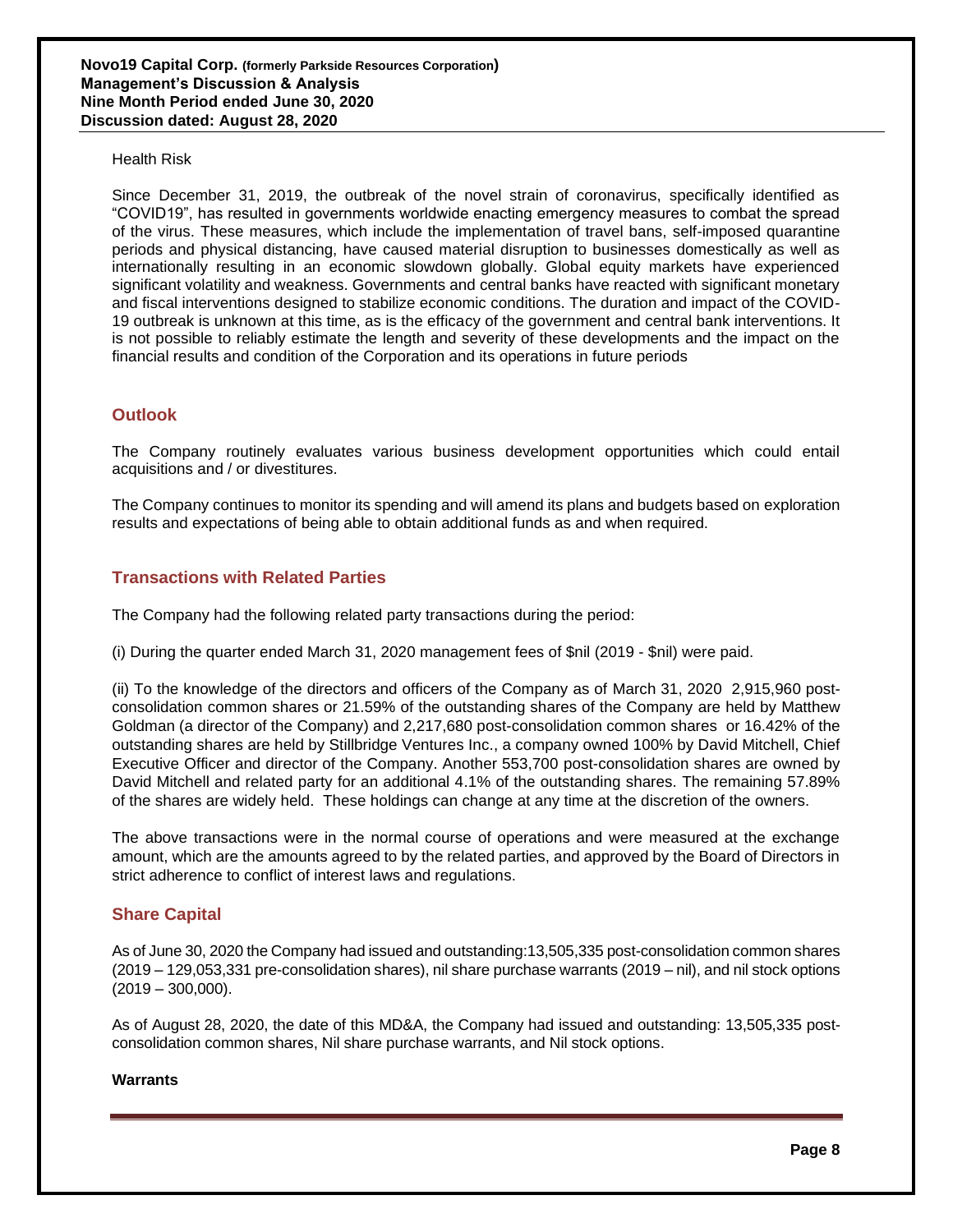The following table reflects the continuity of warrants for the period ended June 30, 2020 and 2019:

|                               | Number of<br>warrants | <b>Weighted average</b><br>exercise price (\$) |
|-------------------------------|-----------------------|------------------------------------------------|
| Balance, September 30, 2018   | 846,190               | 0.09                                           |
| Expired                       | (846, 190)            | 0.09                                           |
| Balance, June 30, 2019        | -                     | $\overline{\phantom{0}}$                       |
| <b>Expired</b>                |                       |                                                |
| Balance, September 30, 2019   |                       |                                                |
| Expired                       |                       |                                                |
| <b>Balance, June 30, 2020</b> |                       |                                                |

Warrants outstanding for the Company as at the date of this MD&A were as follows:

|                    |                 | Number of   |
|--------------------|-----------------|-------------|
|                    | <b>Exercise</b> | warrants    |
| <b>Expiry date</b> | $price($)$      | outstanding |
| N/A                | N/A             | None        |

## **Options**

As of June 30, 2020, the Company had an aggregate of Nil (2019 – 300,000) stock options issued. The exercise price for the options was \$0.05.

The following table reflects the actual stock options issued and outstanding as of June 30, 2020:

| <b>Expiry date</b> | <b>Exercise</b><br>$price($)$ | <b>Weighted average</b><br>remaining<br>contractual<br>life (years) | Number of<br>options<br>outstanding | Number of<br>Number of<br>options<br>options<br>vested<br>(exercisable)<br>unvested |
|--------------------|-------------------------------|---------------------------------------------------------------------|-------------------------------------|-------------------------------------------------------------------------------------|
| N/A                | N/A                           | N/A                                                                 | Nil                                 | Nil<br>Nil                                                                          |

The weighted average fair value of all the options granted during the nine month period ended June 30, 2020 is \$Nil (2019 - \$Nil).

# **Risk Factors**

**\_\_**

An investment in the securities of the Company is highly speculative and involves numerous and significant risks. Only investors whose financial resources are sufficient to enable them to assume such risks and who have no need for immediate liquidity in their investment should undertake such investment. Prospective investors should carefully consider the risk factors that have affected, and which in the future are reasonably expected to affect, the Company and its financial position. Please refer to the section entitled "Risk Factors" in the Company's MD&A for the fiscal year ended September 30, 2019, available on SEDAR at **[www.sedar.com](http://www.sedar.com/)**. There have been no significant changes to such risk factors since the date thereof.

# **Caution Regarding Forward-looking Statements**